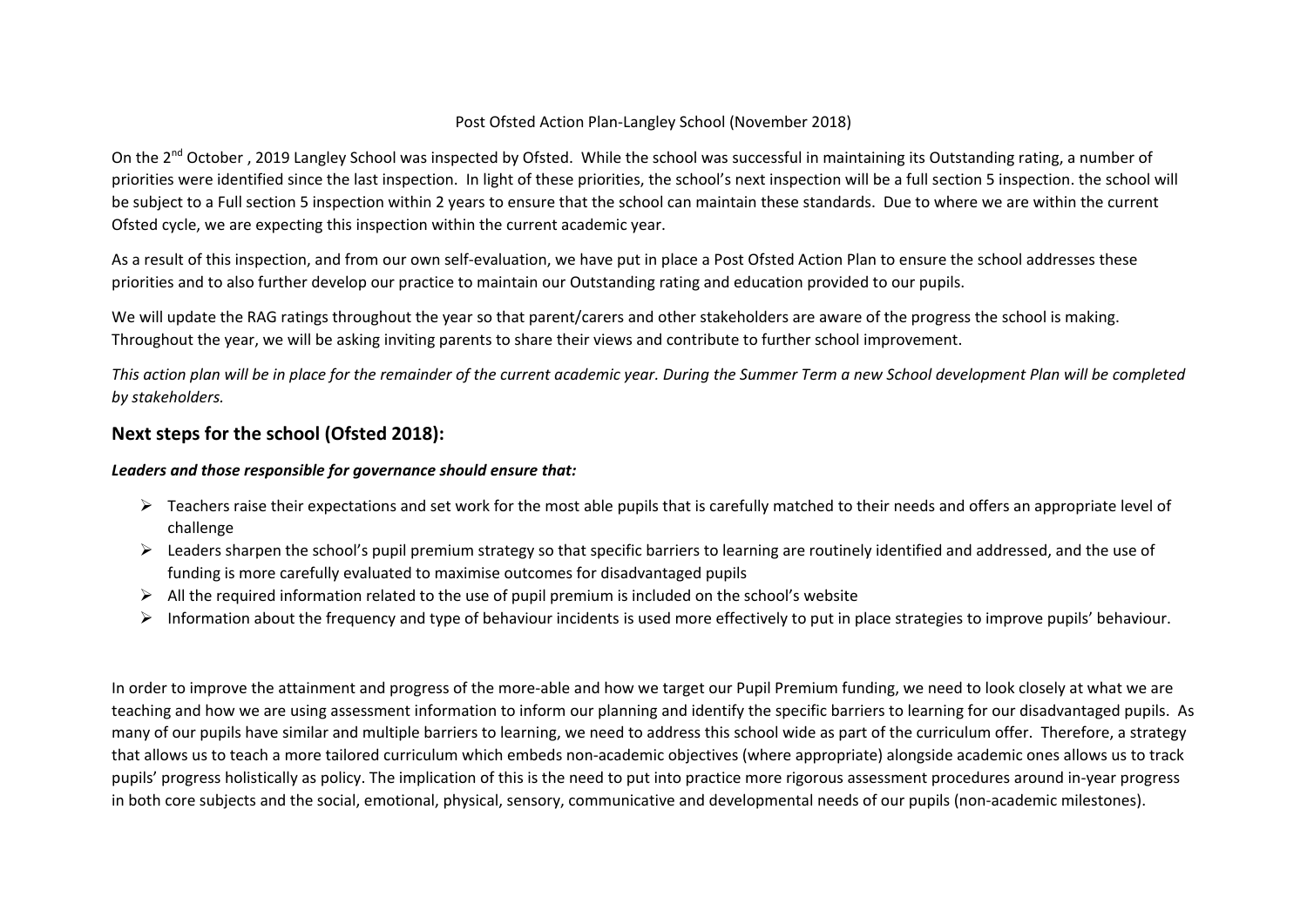Many of our pupils have wide ranging developmental needs and barriers to learning Thus allowing more timely and targeted support for individuals when, and if, they become at risk of not reaching their potential. Teachers will deliver a more tailored curriculum which will remove the 'catch-all' approach identified by Ofsted and allow the school to specifically target the needs of individuals.

As part of this process, we identified that pupils were not getting as much access to learning the key skills in maths and literacy lessons, although opportunities to embed learning were available in other subject areas. Therefore, we have amended the timetable to ensure that all pupils have maths and Literacy lessons daily-a practice common to both Special and mainstream schools. Lessons will be reflective of the pupil's special needs and allow pupils to apply skills and learn them in different contexts. Non-academic skills/activities such as 'being able to engage with another person' will be embedded (Partner talk about a story for example) in a tailored approach.

As many pupils share similar barriers to learning We are also refining our identification of all pupils' barriers to learning and are reviewing the strategies in place, as well as access to interventions, to remove these. This has therefore meant that we have taken a strategic approach to how we deliver these subjects and the expectation upon teachers to deliver a higher frequency of lessons.

In order to address this, we have:

- 1) R**eviewed the planning requirements for literacy,** so that teachers plan a longer scheme of work over a couple of weeks. Staff are now delivering skills based lessons based around a topic or book. The schemes are at least two weeks long and follow the process from reading to writing. They ensure that the pupils can fully immerse in a complete text; develop their understanding of a text through comprehension; learn the discrete skills grammar and punctuation skills and apply these to extended pieces of writing. Based on the Birmingham Literacy Project and our work with partners in the Learning Through Excellence Trust the school is currently reviewing the frequency of delivery, quality and programme used to teach Phonics. During inspection lesson observations some children were not having access to accurately levelled phonic activities or reading books of appropriate challenge. This is now addressed through looking at an agreed synthetic phonics scheme with regular opportunities for assessment and consistency of delivery; how we teach and assess pupils' comprehension and how we support pupil reading for non-verbal, those with specific learning difficulties and pupils who are 'whole word' readers. The revised approach will ensure consistency in delivery, assessment and improve outcomes for all learners.
- 2) **Re-organised Upper Key-Stage 2 classes, to improve the quality of Teaching and Learning**. In order to ensure that Teachers could effectively deliver the curriculum to all learners, we reorganised the class groups in upper Key Stage 2. The changes were based on pupils' individual Special needs and their attainment. Teaching was not always as effective as it could be when the needs of the class were far ranging. At times it had a negative impact on differentiation and how the curriculum was delivered. Now teachers can deliver an appropriate curriculum and manage the range of needs. This has included being able to effectively manage the academic, development and sensory needs of pupils.
- 3) **Developed role of subject/middle leaders**. To support improvement Subject and Middle leaders are being developed to improve school wide leadership and to support staff in bringing about and maintaining change. This is enabling leadership responsibilities to be distributed beyond the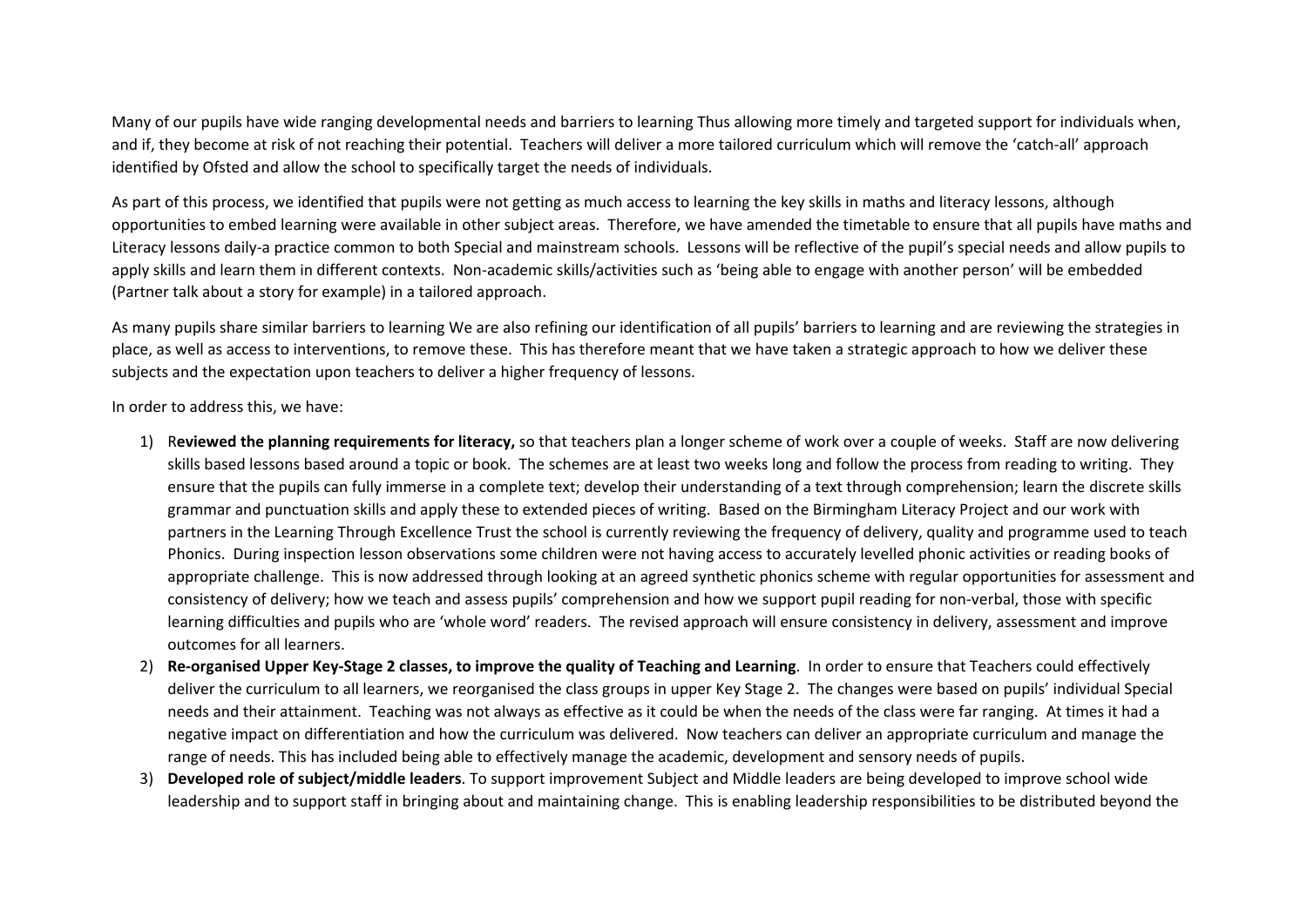Senior leadership team to drive school improvement and have the capacity to continue improving. This will also support future sustainability; provide teachers with leadership skills to support in subject leadership. Middle leaders are central to the school through their roles as teachers and therefore provide significant contributions to school improvement as well as providing ongoing support to their colleagues as members of the extended leadership team. Middle leaders will provide a further level of accountability and use data and monitoring to sustain high standards.

**Ensure teachers raise their expectations and set appropriate work for the most-able pupils by:** 

- $\triangleright$  Planning work that is carefully matched to their needs and offers an appropriate level of challenge
- $\triangleright$  Refining assessment systems and appraisal to ensure teachers have accurate knowledge of pupil levels and expected progress
- $\triangleright$  Ensuring the timetable supports outstanding progress in reading, writing and maths

| <b>Targets</b> | <b>Action</b>                          | <b>Success Criteria</b>   | <b>Time Scale</b> | <b>Actioned By</b> | <b>Monitoring</b> | <b>RAG Rating</b> |
|----------------|----------------------------------------|---------------------------|-------------------|--------------------|-------------------|-------------------|
|                |                                        | (Impact on Learning)      |                   |                    | Arrangements      |                   |
| Fully          | Moderation meetings of pupils' work    | Teachers will know the    | Ongoing           | MR/SLT subject     | SLT to monitor    |                   |
| effective      |                                        | current levels of their   |                   | <b>leaders</b>     | pupil             |                   |
| systems are    | Book & Planning trawls                 | pupils' abilities against |                   |                    | achievement and   |                   |
| in place to    |                                        | the new curriculum        |                   |                    | lesson            |                   |
| monitor        | Staff to consistently use 'Onwards and |                           |                   |                    | observation       |                   |
| curriculum     | Upwards'                               | Appropriate targets       |                   | <b>DS</b>          |                   |                   |
| delivery to    |                                        | are embedded in           |                   |                    | Termly reports    |                   |
| ensure         | Regular data analysis                  | planning                  |                   |                    |                   |                   |
| more-able      |                                        |                           | <b>July 2019</b>  |                    | Curriculum        |                   |
| pupils are     | End of term target setting/progress    | Target setting will       |                   |                    | committee         |                   |
| offered        | meetings                               | show that at least 60%    |                   |                    |                   |                   |
| appropriate    |                                        | of pupils will be on      |                   | JA                 |                   |                   |
| challenge      | Regular monitoring of literacy and     | target to achieve at      |                   |                    |                   |                   |
|                | maths through drop in, lesson          | least expected            |                   | <b>SLT</b>         |                   |                   |
|                | observation and learning walks         | progress in R,W,M         |                   |                    |                   |                   |
|                |                                        |                           |                   |                    |                   |                   |
|                | Provide opportunities for coaching and | All lessons observed      |                   |                    |                   |                   |
|                | mentoring                              | will be Good or           |                   |                    |                   |                   |
|                |                                        | Outstanding               |                   | <b>MR</b>          |                   |                   |
|                | Monitoring timetable in place          |                           |                   |                    |                   |                   |
|                | (including Quality assurance from      |                           |                   |                    |                   |                   |
|                | external moderators)                   |                           | Nov 2018          |                    |                   |                   |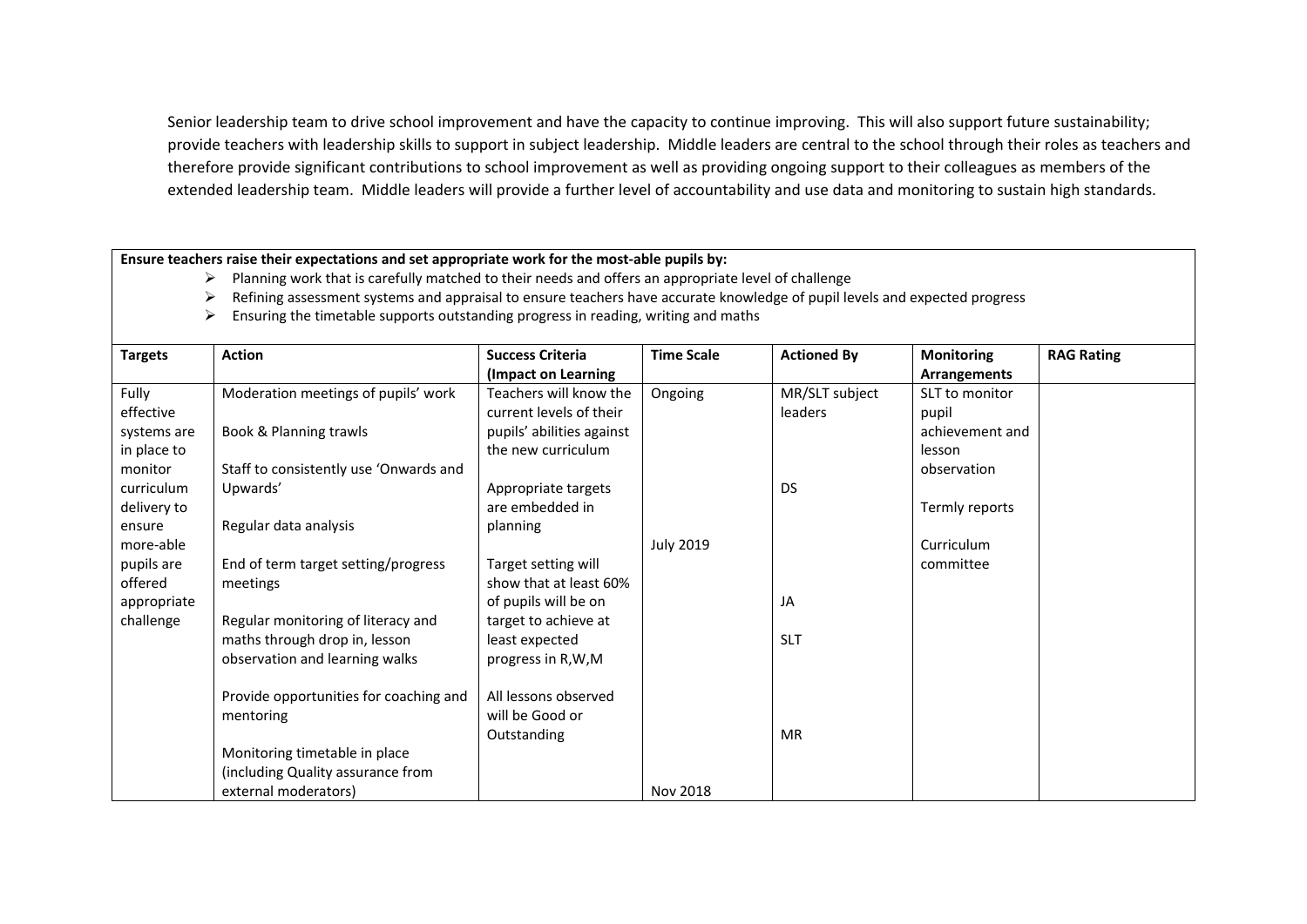|                                                                                      |                                                                                                                                            | Staff access support of<br>experienced<br>colleagues                                                                                                                                                                                     |                                                                                                                              | JA/DS                                  |                                  |  |
|--------------------------------------------------------------------------------------|--------------------------------------------------------------------------------------------------------------------------------------------|------------------------------------------------------------------------------------------------------------------------------------------------------------------------------------------------------------------------------------------|------------------------------------------------------------------------------------------------------------------------------|----------------------------------------|----------------------------------|--|
| Senior<br>leaders use<br>resources<br>effectively to<br>improve<br>pupil<br>outcomes | Review teaching groups based on<br>banding and assessment data<br>Whole school mapping based on need<br>and resource is in place (banding) | Children access<br>appropriate learning<br>environment<br>Planning demonstrates<br>needs of all pupils;<br>including more-able,<br>are met and<br>challenged<br>pupils make expected<br>progress in R, W M<br>Pupils have<br>appropriate | Review by Nov<br>2018<br><b>Transition days</b><br>Dec 2018<br>Pupils in new<br>class groups from<br>Jan. 2019<br>April 2019 | <b>SLT</b><br><b>Inclusion Manager</b> | SLT meetings<br>Governor reports |  |
|                                                                                      |                                                                                                                                            | interventions/support<br>in place based on their<br>primary need/banding<br>IN class support is<br>tailored to support<br>pupils in accessing new<br>and existing systems to<br>ensure full<br>engagement in<br>learning                 |                                                                                                                              |                                        |                                  |  |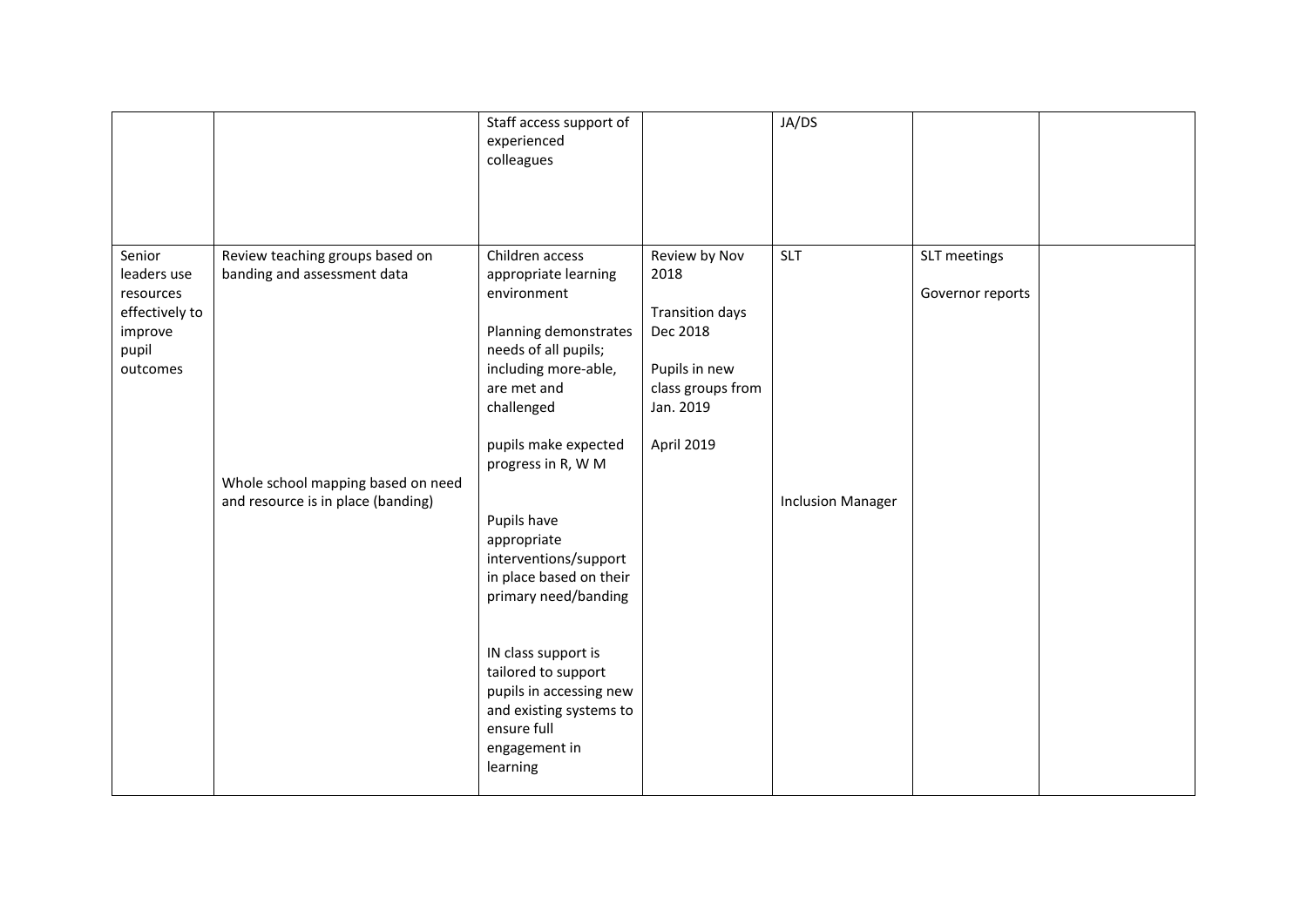|                                                                            | Review of leadership responsibilities<br>Review staffing                                                                                                | New school timetable<br>is implemented to<br>ensure consistent<br>delivery of R, W M<br>Distributed leadership          | <b>July 2019</b>                                  | JA/Govs                  |                                                                             |  |
|----------------------------------------------------------------------------|---------------------------------------------------------------------------------------------------------------------------------------------------------|-------------------------------------------------------------------------------------------------------------------------|---------------------------------------------------|--------------------------|-----------------------------------------------------------------------------|--|
|                                                                            | structure/deployment/responsibilities                                                                                                                   | and revised staffing<br>structure in place<br>ensuring school wide<br>accountability                                    |                                                   |                          |                                                                             |  |
| Reading,<br>writing and<br>maths<br>delivery is<br>reviewed to<br>maximize | R, W, M leaders carry out<br>curriculum/key skills coverage review                                                                                      | At least 60% of pupils<br>will achieve expected<br>progress by the end of<br>the year in R W M<br>A consistent approach | <b>July 2019</b><br>Summer 2019                   | BF/MR-faculty<br>members | <b>SLT</b><br>Moderation<br>timetable<br>activities (work<br>scrutiny etc.) |  |
| Outstanding<br>teaching and<br>learning of<br>key skills                   | Introduction to RWI                                                                                                                                     | to the teaching of<br>reading will support<br>accelerated progress                                                      |                                                   | <b>BF</b>                | Data analysis<br>FGB&                                                       |  |
|                                                                            | Talk/communication for writing<br>strategies are introduced to support<br>the writing process (including<br>extended writing session)                   | More able pupils will<br>make accelerated<br>progress as seen in<br>assessment data                                     | April 2019 (piolt)<br>Whole school<br>(Sept.2019) | <b>BF</b>                | curriculum<br>committee<br>Lesson<br>observations                           |  |
|                                                                            | Guided reading sessions to be<br>introduced in KS2 using evidence from<br>the Birmingham reading Project (LTE)<br>Reading leader to provide training on | Planning shows agreed<br>strategies are<br>consistently used<br>across the whole<br>school                              | Feb. 2019                                         | <b>MR</b>                |                                                                             |  |
|                                                                            | guided reading<br>Weekly maths planning includes real<br>life maths applications                                                                        |                                                                                                                         |                                                   |                          |                                                                             |  |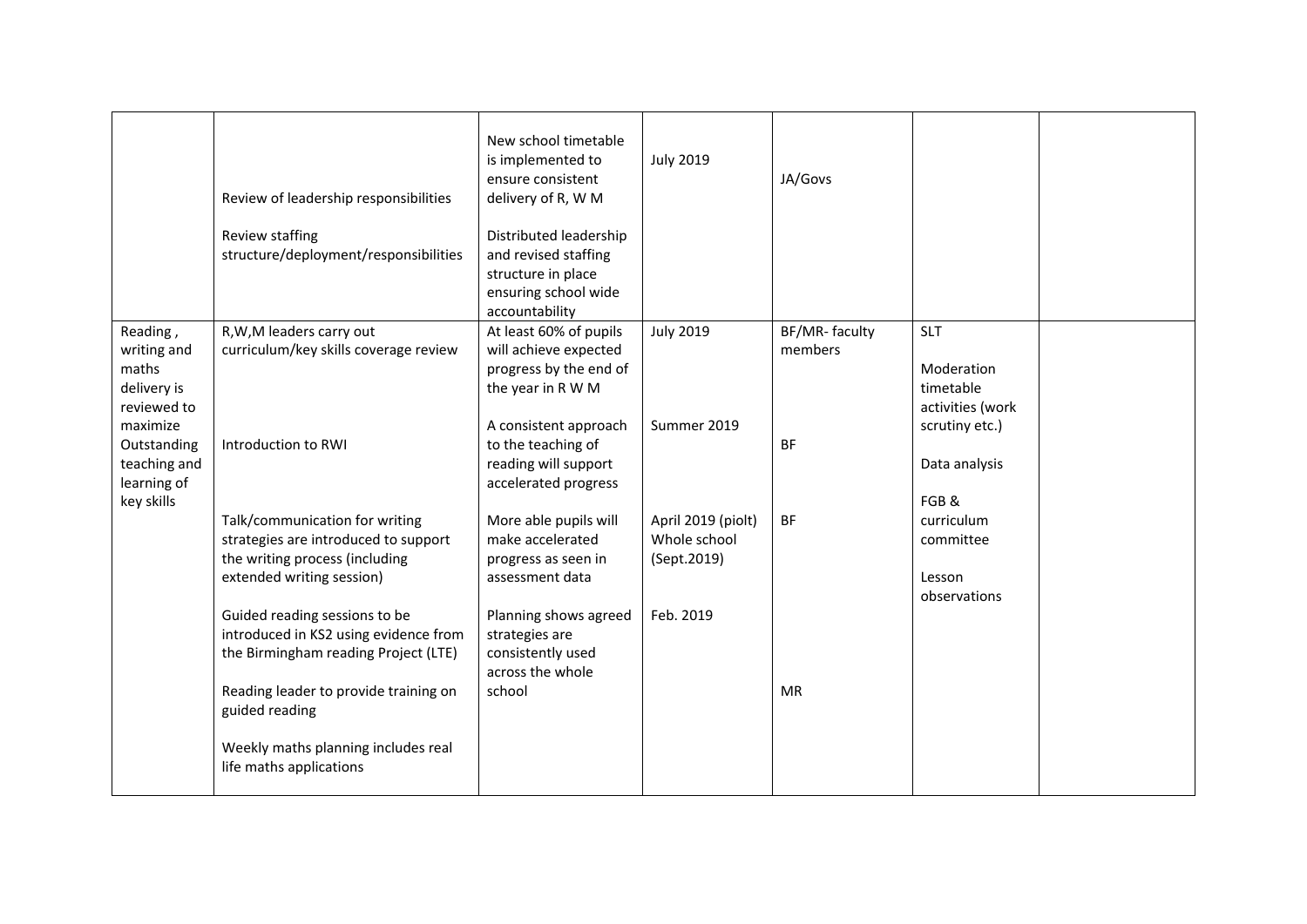| Policy for agreed progression in          |                          | Dec 2018 | <b>DS</b> |                   |  |
|-------------------------------------------|--------------------------|----------|-----------|-------------------|--|
| calculation is written into school policy | Yearly Target setting is |          |           |                   |  |
|                                           | related to individual    |          |           |                   |  |
| Fully effective tracking system is in     | pupils and is            |          |           |                   |  |
| place for assessment to allow accurate    | challenging              | Dec 2018 |           |                   |  |
| monitoring of small steps progress for    |                          |          |           | Ex. HT (JA) & HT  |  |
| both subject ready learning and pre       | Agreed assessment        |          | DS/JA     | (DS) analyse data |  |
| subject ready                             | targets for each         |          |           |                   |  |
|                                           | progress step are now    |          |           | Subject leaders   |  |
| Under performing groups are               | included on onwards      | Ongoing  |           | to attend         |  |
| identified through data analysis          | and upwards              |          |           | progress          |  |
|                                           |                          |          |           | meetings          |  |
|                                           | Termly progress          |          |           |                   |  |
|                                           | meetings                 |          |           |                   |  |
|                                           |                          |          |           |                   |  |
|                                           | Robust data is used by   |          |           |                   |  |
|                                           | SLT, teachers and        |          |           |                   |  |
|                                           | governors for tracking,  |          |           |                   |  |
|                                           | monitoring and           |          |           |                   |  |
|                                           | planning                 |          |           |                   |  |

|                | Leaders sharpen the school's Pupil Premium strategy so that specific barriers to learning are routinely identified and addressed by:<br>Using the funding to maximize outcomes for disadvantaged pupils & adheres to DFE guidelines |                         |                   |                    |                          |                   |  |  |
|----------------|-------------------------------------------------------------------------------------------------------------------------------------------------------------------------------------------------------------------------------------|-------------------------|-------------------|--------------------|--------------------------|-------------------|--|--|
|                | Ensuring robust monitoring systems are in place to measure and evaluate impact                                                                                                                                                      |                         |                   |                    |                          |                   |  |  |
|                | Direct funding to include academic interventions                                                                                                                                                                                    |                         |                   |                    |                          |                   |  |  |
|                | Increase the engagement of all pupils in regular physical activity                                                                                                                                                                  |                         |                   |                    |                          |                   |  |  |
| <b>Targets</b> | <b>Action</b>                                                                                                                                                                                                                       | <b>Success Criteria</b> | <b>Time Scale</b> | <b>Actioned By</b> | <b>Monitoring</b>        | <b>RAG Rating</b> |  |  |
|                |                                                                                                                                                                                                                                     | (Impact on Learning     |                   |                    | Arrangements             |                   |  |  |
| Senior leaders | External review of PP to be                                                                                                                                                                                                         | Leaders have a          | Feb. 2019         | Ex.HT (JA) & HOS   | Link governor to monitor |                   |  |  |
| will ensure    | undertaken by LTE                                                                                                                                                                                                                   | strategic view of PP    |                   | (DS)               |                          |                   |  |  |
| that the       |                                                                                                                                                                                                                                     | and are able to         |                   |                    |                          |                   |  |  |
| school uses    |                                                                                                                                                                                                                                     | identify and action     |                   |                    |                          |                   |  |  |
| and reports    |                                                                                                                                                                                                                                     | areas for               |                   |                    |                          |                   |  |  |
| on Pupil       | 1/ <sub>2</sub> termly formal moderation of                                                                                                                                                                                         | improvement             |                   |                    |                          |                   |  |  |
| Premium        | interventions is made. Progress                                                                                                                                                                                                     | through allocated       |                   | Ex.HT              |                          |                   |  |  |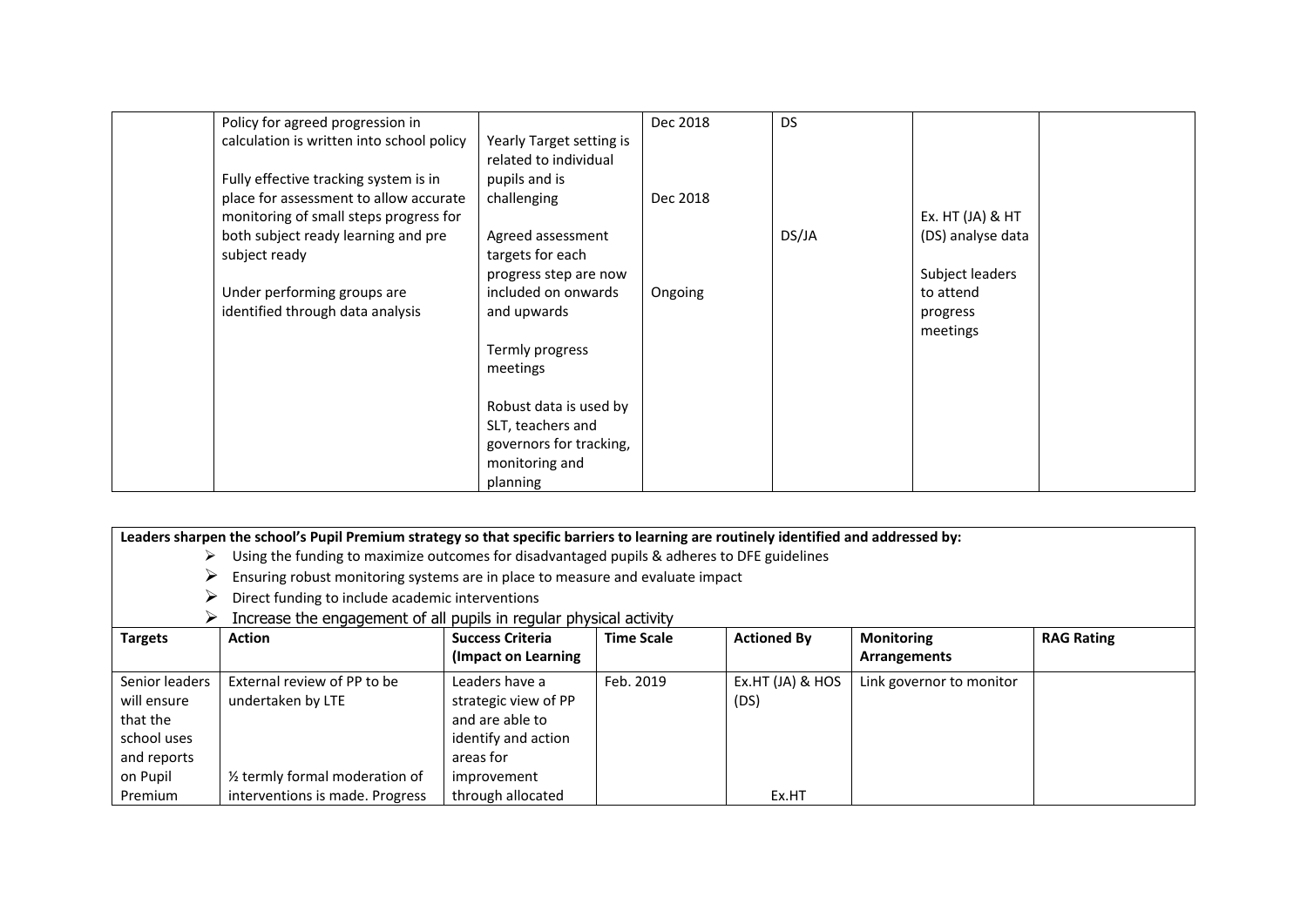| funding more  | is assessed against pupil         | spend on               | Jan.2019/ongoing |            |                           |  |
|---------------|-----------------------------------|------------------------|------------------|------------|---------------------------|--|
| effectively   | outcomes                          | interventions          |                  |            |                           |  |
|               |                                   |                        |                  |            |                           |  |
|               | Monitor and report outcomes to    | Governors and          |                  |            |                           |  |
|               | FGB and staff                     | senior leaders will    |                  |            |                           |  |
|               |                                   | report on how PP       | Jan.2019         |            |                           |  |
|               | Accurate pupil premium            | money has been         |                  |            | SS to monitor PP          |  |
|               | statement is published on the     | spent and the impact   |                  |            | therapeutic interventions |  |
|               | school website                    | of the spending.       |                  |            | $1/2$ termly              |  |
|               |                                   |                        |                  |            | MR academic-report to     |  |
|               |                                   | All staff can identify |                  | <b>SLT</b> | govs/                     |  |
|               |                                   | pupils in receipt of   |                  |            | Termly data analysis      |  |
|               |                                   | PP                     |                  |            |                           |  |
|               |                                   |                        | Jan.2019         |            |                           |  |
|               |                                   | Teachers know          |                  |            |                           |  |
|               | Under performing groups are       | pupils identified for  |                  |            |                           |  |
|               | identified through data analysis  | PP intervention        | Ongoing          |            |                           |  |
|               | (In addition to academic targets, |                        |                  |            |                           |  |
|               | Assessment measures for area      | Assessment data is     |                  |            |                           |  |
|               | of need (social, emotional,       | accurately used to     |                  |            |                           |  |
|               | physical etc.) are used to        | identify appropriate   |                  |            |                           |  |
|               | baseline pupils and measure       | interventions for      |                  |            |                           |  |
|               | impact)                           | disadvantaged pupils   |                  |            |                           |  |
|               |                                   |                        |                  |            |                           |  |
|               |                                   |                        |                  |            |                           |  |
| The school    | SMART targets to be set for PP    | Pupils no longer       | Feb. 2019        | DS/JA      | JA to monitor through     |  |
| uses PP       | interventions (including          | need to use the        |                  |            | SLT, PP reports and       |  |
| funding to    | academic) and 1/2 termly reviews  | intervention because   |                  |            | impact statements         |  |
| improve       | undertaken                        | they have made         |                  |            |                           |  |
| academic      |                                   | sufficient progress    |                  |            | PP Link Governor          |  |
| attainment of |                                   |                        |                  |            |                           |  |
| more-able     | Temporary inclusion manager is    | Academic               | Jan 2019         | JA         | FGB assessment reports    |  |
| pupils        | employed to support pupil         | interventions are      |                  |            |                           |  |
|               | access to the curriculum          | implemented            |                  |            |                           |  |
|               |                                   |                        |                  |            |                           |  |
|               |                                   |                        | Ongoing          | SS         |                           |  |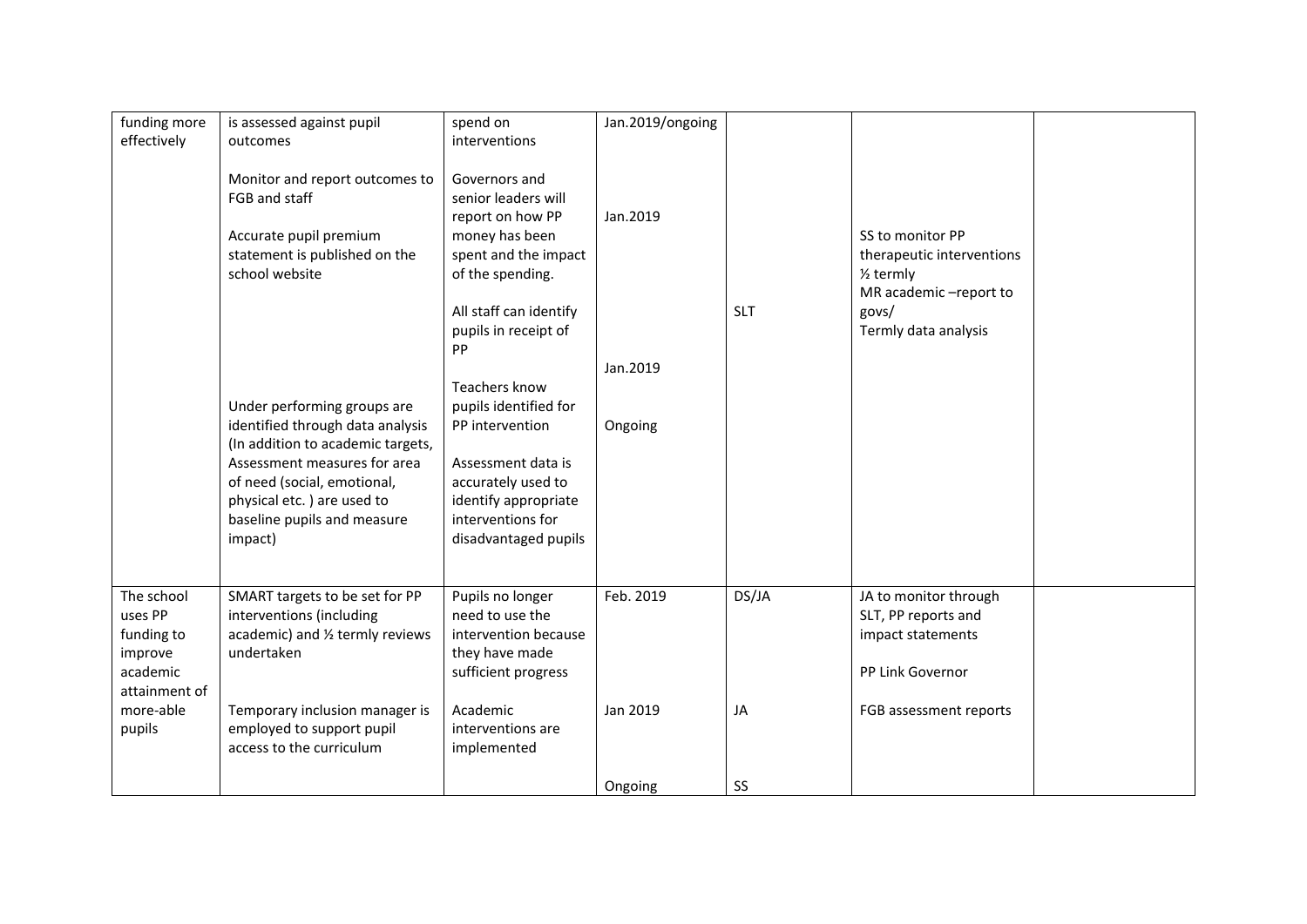|                                                                                                                                            | Intervention Team keep<br>thorough tracking information<br>for pupil interventions                                                                                                                                                           | Qualitative and<br>quantitative data<br>shows progress<br>made<br>There is no<br>difference between<br>attainment of PP<br>pupils and No PP<br>pupils                              | Summer 2019                      |           |                                                                                                                      |  |
|--------------------------------------------------------------------------------------------------------------------------------------------|----------------------------------------------------------------------------------------------------------------------------------------------------------------------------------------------------------------------------------------------|------------------------------------------------------------------------------------------------------------------------------------------------------------------------------------|----------------------------------|-----------|----------------------------------------------------------------------------------------------------------------------|--|
| Increase the<br>engagement<br>of all pupils in<br>regular<br>physical<br>activity<br>argeting the                                          | Introduce lunchtime physical<br>activity clubs to focus on<br>targeting inactive children<br>Introduce the pupils to new<br>physical activities and sports<br>potential of a pupil showing<br>further interest in clubs outside<br>of school | PE leader to run staff<br>meeting to promote<br>ideas<br>Target pupils<br>identified and<br>baselined<br>Strengths and                                                             | Spring 1<br>Spring 1<br>Spring 1 | <b>CT</b> | Clubs reviewed on<br>termly/half termly basis<br>Report to FGB meetings<br>End of term progress data<br>SLT drop ins |  |
| least active<br>children to<br>increase their<br>participation<br>(Chief<br>Medical<br>Officer guide<br>lines<br>recommends<br>at least 30 |                                                                                                                                                                                                                                              | weakness of pupils<br>identified to inform<br>activity planning<br>Lunch time activities/<br>sports games in<br>place<br>Targeted pupils<br>engage in planned<br>activities/sports | Spring 2<br>Spring 2<br>Summer 2 |           | Pupil<br>questionnaires/interviews<br>Pupil voice                                                                    |  |
| minutes<br>physical<br>activity per<br>day).                                                                                               | Train play leaders for breaks and<br>lunch times (LSAs)                                                                                                                                                                                      | Outcome data shows<br>marked<br>improvement in<br>pupil engagement in                                                                                                              | Summer 1                         |           |                                                                                                                      |  |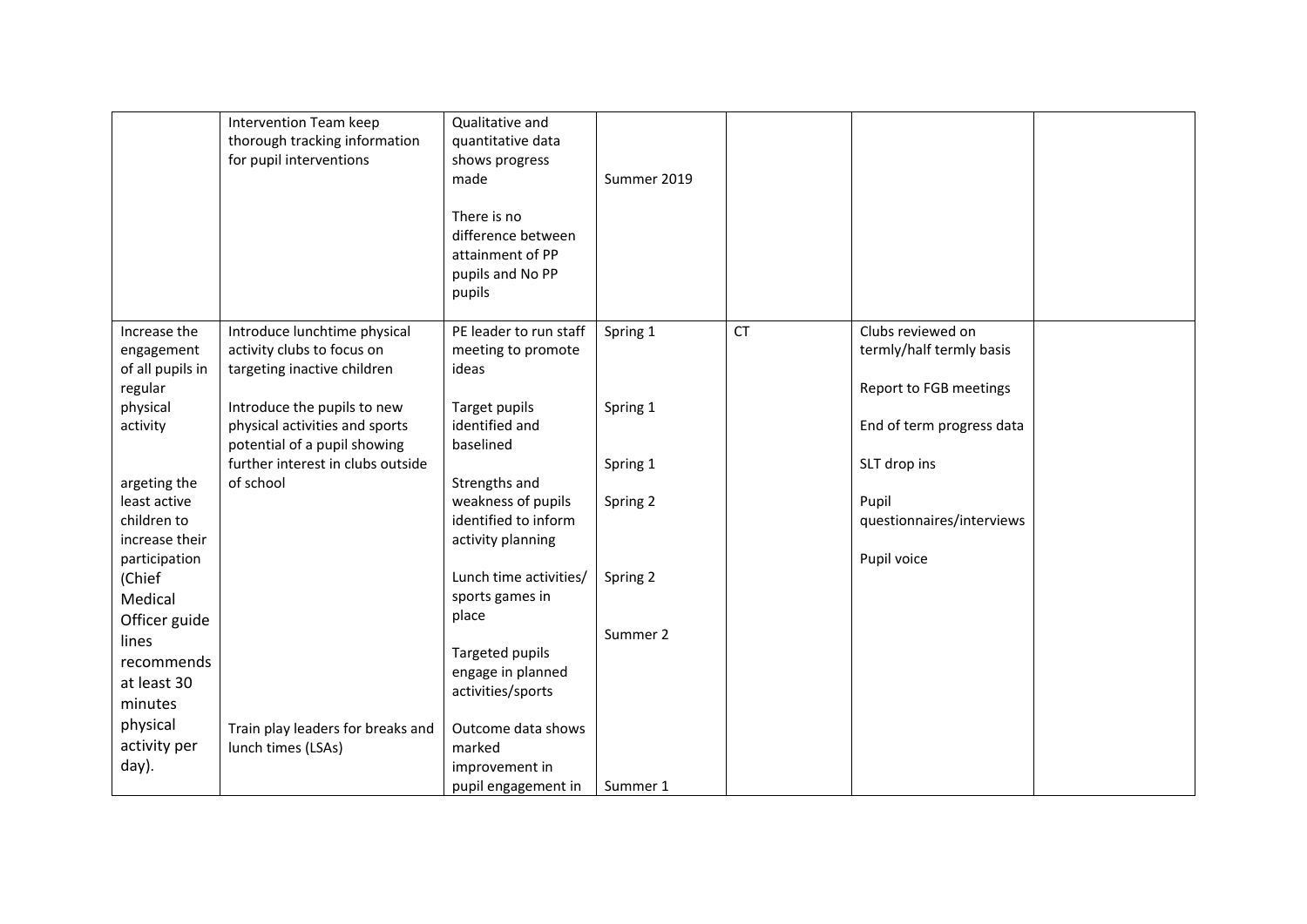| physical activity and<br>enjoyment of sport                                |  |  |
|----------------------------------------------------------------------------|--|--|
| Pupils are physically<br>active for longer<br>periods of the school<br>day |  |  |
| Play leaders trained                                                       |  |  |
| Potential decrease in<br>inappropriate<br>behaviour                        |  |  |

- 4) **Revised the school's approach to Behaviour Management**-Ofsted noted that the school did not track data relating to pupil behaviour and physical interventions as well as it could. To do this effectively, the school have revised the current policy and approach to behaviour management across the school. The intention is to have a consistent approach to behaviour management by continuing to establish clear expectations for appropriate behaviour, the way we monitoring and analyse behaviour to bring about positive change, and consistent responses to reinforcing appropriate behaviour and redirecting inappropriate behaviour. Accurate and robust data analysis is allowing the school to support pupils for effectively as well as Outside agencies to improve pupil outcomes and remove barriers to learning.
- 5) **Further improving Safeguarding** Ofsted graded Safeguarding as effective and that the school's safeguarding arrangements are fit for purpose and that staff are aware of the greater risks to safeguarding pupils with SEN. During the inspection, we discussed how we could further improve in this area. As a school we use multiple methods to report and record concerns and as leaders are improving this further by collating the information into more central files.

**Ensure that information about the frequency and type of behavior by pupils is used more effectively by:**

- $\triangleright$  Developing systems to monitor and improve whole school behavior
- $\triangleright$  To put in place strategies to improve pupil behavior

| <b>Targets</b> | <b>Action</b>                | <b>Success Criteria</b><br>(Impact on Learning) | <b>Time Scale</b> | <b>Actioned By</b> | <b>Monitoring</b><br>Arrangements | <b>RAG Rating</b> |
|----------------|------------------------------|-------------------------------------------------|-------------------|--------------------|-----------------------------------|-------------------|
| Review and     | Review Behaviour Management  | Clear boundaries and                            | Dec. 2018         | SS/JA              | SS/JA monitor $\frac{1}{2}$       |                   |
| develop        | Policy to ensure school wide | expectations shows                              |                   |                    | termly reports                    |                   |
| school wide    | consistency of approach      | consistency for pupils                          |                   | JA                 |                                   |                   |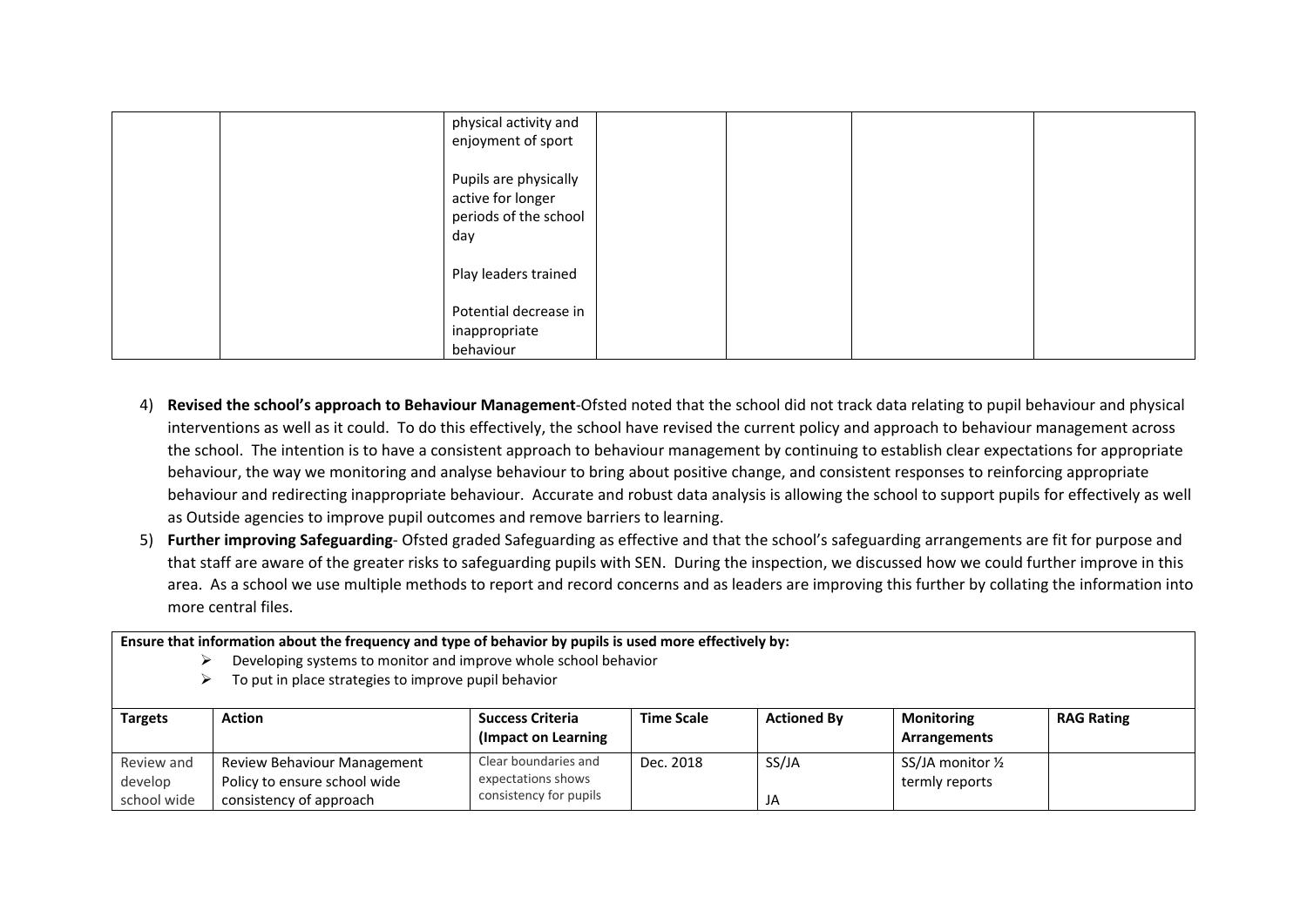| approach to<br>behaviour | Deliver behaviour management                                                                          | and staff and<br>expectations are                                          |                  | YK/inclusion<br>manager/SS | Lesson<br>observations/learning               |  |
|--------------------------|-------------------------------------------------------------------------------------------------------|----------------------------------------------------------------------------|------------------|----------------------------|-----------------------------------------------|--|
| management               | training to staff                                                                                     | embedded                                                                   | Ongoing          |                            | walks##Govs.                                  |  |
|                          | Put in place agreed responses to<br>behaviour to ensure staff are<br>empowered to manage behaviour in | Decrease in frequency of<br>serious incidents<br>Staff are held to account | Jan 2019         |                            | Curriculum<br>committee                       |  |
|                          | own classes                                                                                           | for managing pupil<br>behaviour                                            |                  |                            |                                               |  |
|                          | Introduce Golden Time                                                                                 | Children access Golden                                                     | Jan 2019         | JA/SS                      |                                               |  |
|                          | Introduce Whole school Behaviour                                                                      | Time daily                                                                 | March 2019       | DS/SS                      |                                               |  |
|                          | meeting to allow for debrief, support<br>and sharing good practice                                    | Pupils make expected<br>progress                                           | <b>July 2019</b> | YK/inclusion               |                                               |  |
|                          | Pilot use of behaviour recovery (KS2)                                                                 | Pupils show<br>responsibility for<br>behaviour                             | manager          |                            |                                               |  |
|                          |                                                                                                       |                                                                            |                  |                            |                                               |  |
| Implement<br>rigorous    | Introduction of behaviour watch to<br>record serious incidents and                                    | Schools has access to<br>accurate data which also                          | Feb. 2019        | £3,000                     | FGB reports & Ex. HT<br>Monitoring activities |  |
| recording                | restrictive physical interventions                                                                    | details time and place<br>allowing for greater                             |                  |                            |                                               |  |
| systems for<br>behaviour |                                                                                                       | opportunity to target                                                      |                  |                            | Curriculum<br>committee                       |  |
|                          |                                                                                                       | incidents of<br>inappropriate behaviour                                    |                  |                            |                                               |  |
|                          | Daily behaviour recording sheets for                                                                  | School effectively                                                         | Jan. 2019        | Satff time                 | Learning walks                                |  |
|                          | low level disruption introduced                                                                       | monitors and improves<br>whole school behaviour,                           |                  |                            |                                               |  |
|                          | Previous RPI records are placed in<br>bound book                                                      | low level disruption, Si<br>and use of RPI                                 | Nov. 2018        |                            |                                               |  |
|                          |                                                                                                       | School meets legal<br>requirements for                                     | Jan. 2019        |                            |                                               |  |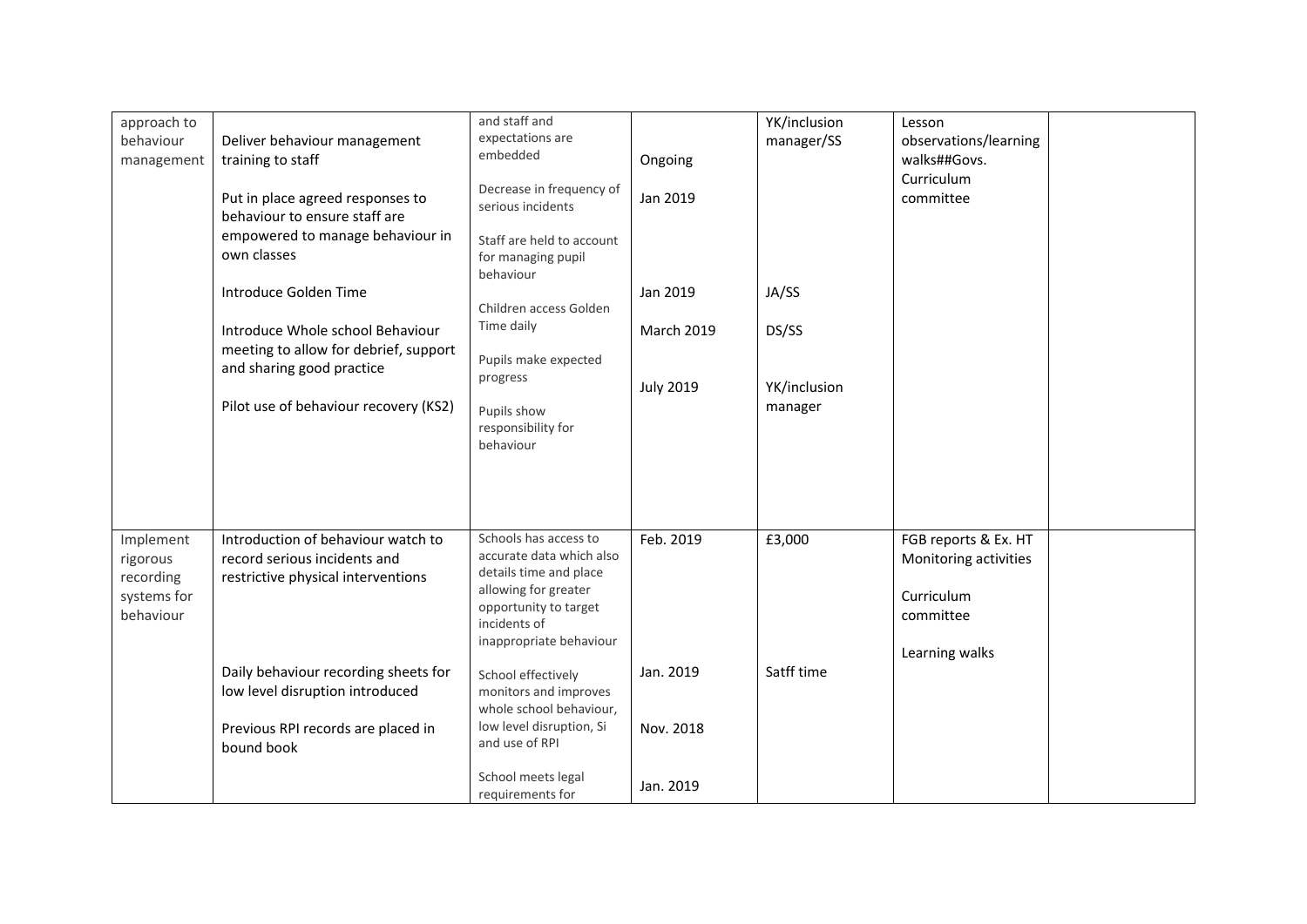|                                         | New incident report form created<br>(federation wide)                                                                                                              | recording and storage of<br>physical interventions                                                  |                                    |                                                                                                  |                               |  |
|-----------------------------------------|--------------------------------------------------------------------------------------------------------------------------------------------------------------------|-----------------------------------------------------------------------------------------------------|------------------------------------|--------------------------------------------------------------------------------------------------|-------------------------------|--|
|                                         | Training of incident recorded<br>delivered to all staff                                                                                                            |                                                                                                     | Feb. 2019                          | <b>Meeting Time</b>                                                                              |                               |  |
|                                         | Team teach refresher training to be<br>delivered                                                                                                                   |                                                                                                     | Spring 2019                        | Meeting time                                                                                     |                               |  |
|                                         | 1/2 termly behaviour reported for<br>pupils, classes and whole school<br>introduced                                                                                |                                                                                                     | 1/ <sub>2</sub> termly-<br>ongoing |                                                                                                  |                               |  |
|                                         | 1/2 termly behaviour meetings with<br>Teachers to identify actions for<br>behaviour reduction based on data                                                        | Data links directly to<br>interventions to educate<br>pupils and improve their<br>SEMH development  |                                    | Cover                                                                                            |                               |  |
|                                         | Bespoke teaching<br>activities/intervention is planned and<br>based on data analysis e.g. work on<br>respecting others, dealing with<br>emotions, friendships etc. | Improved well-being of<br>pupils                                                                    | Termly                             | <b>Teachers PPA</b><br>Cover for PSHE<br>lead to have time<br>to plan for whole<br>school themes |                               |  |
|                                         | AET scales adapted to provide SEMH<br>scales and targets to improve<br>behaviour, social skills and mental<br>health                                               | Pupils more able to cope<br>when faced with<br>difficulties and work<br>better with their peers     | Feb 2019                           |                                                                                                  |                               |  |
|                                         | Behaviour data reported to FGB                                                                                                                                     | FGB are aware of<br>behaviour incidents and<br>use of Physical<br>intervention within the<br>school | Termly                             |                                                                                                  |                               |  |
| Improve<br>capacity and<br>electiveness | Create temporary post for inclusion<br>manager with focus on behaviour and                                                                                         | Additional staff member<br>in place to meet demand                                                  | Jan.2019                           | £22,000 pro rota<br>annual salary                                                                | Ex.HT<br>Reports to governors |  |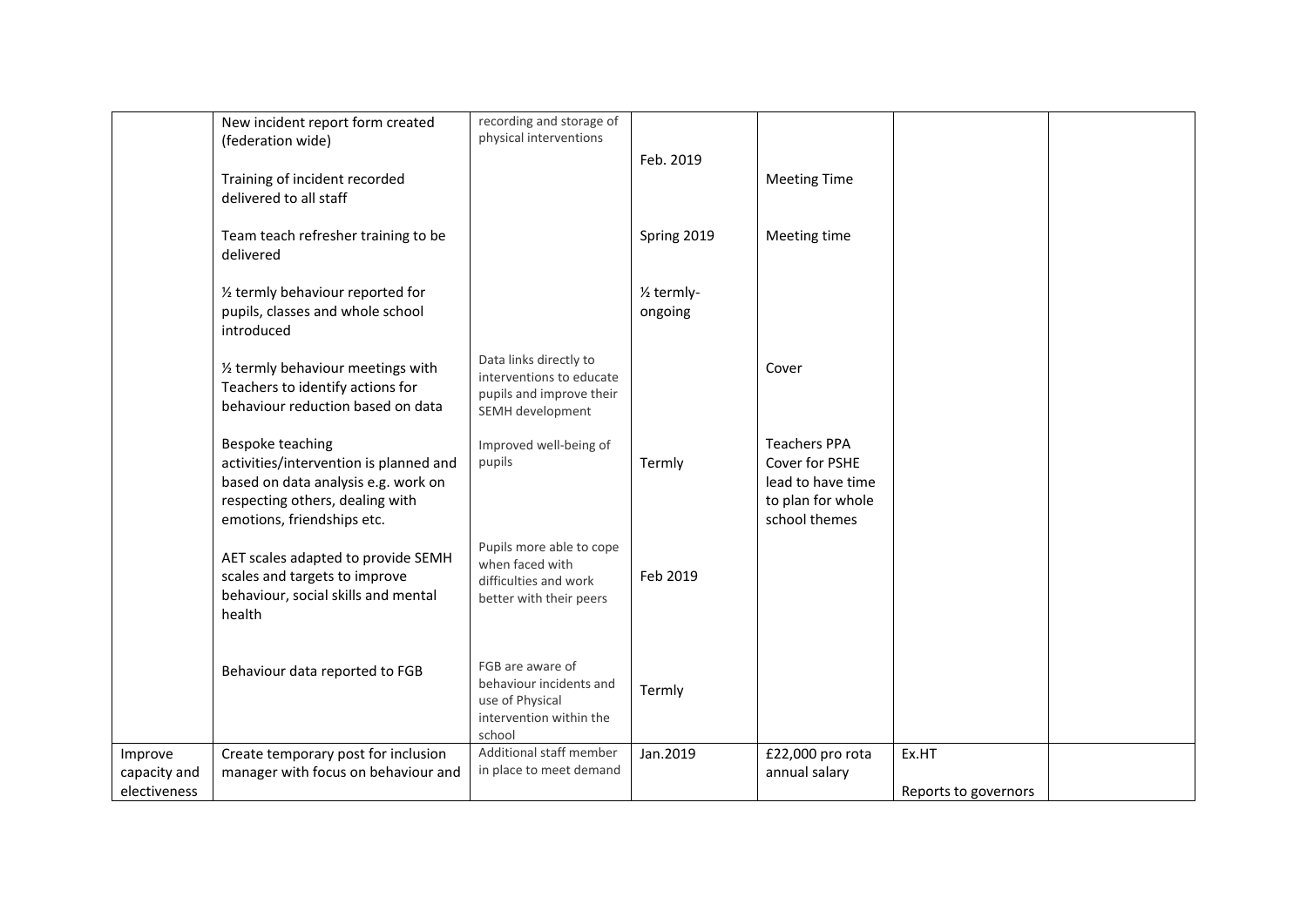| of Behaviour<br>support and<br>inclusion                    | wellbeing (introduction of functional<br>assessment)<br>Implement functional analysis to<br>support formulation of appropriate<br>interventions and individual<br>behaviour plans                         | of increased levels of<br>inappropriate behaviour<br>School is better placed to<br>carry out increased<br>proactive strategies-<br>functional analysis, ABA<br>techniques and<br>behaviour recovery is<br>piloted<br>Reduction in frequency<br>of serious incidents and<br>'Time out'<br>Behaviour meetings take<br>place between class staff<br>and behaviour team to<br>plan for reduction in<br>specific behaviours (IBPs,<br>environment, quality<br>first teaching etc.) | <b>March 2019</b><br>Ongoing<br>$\frac{1}{2}$ termly | Staff directed time<br>& staff meetings<br>Cover cost | Lesson observations<br>and learning walks<br>1/ <sub>2</sub> termly data<br>analysis through<br>monitoring cycle  |  |
|-------------------------------------------------------------|-----------------------------------------------------------------------------------------------------------------------------------------------------------------------------------------------------------|-------------------------------------------------------------------------------------------------------------------------------------------------------------------------------------------------------------------------------------------------------------------------------------------------------------------------------------------------------------------------------------------------------------------------------------------------------------------------------|------------------------------------------------------|-------------------------------------------------------|-------------------------------------------------------------------------------------------------------------------|--|
| Ensure<br>safeguarding<br>record<br>keeping is<br>rigorous. | Review safeguarding records and<br>identify gaps and risks<br>Centralise safeguarding records<br>Move from 'My Concern' to a more<br>robust safeguarding software<br>Reintroduce paper based recording to | Safeguarding paperwork<br>is thorough and accurate<br>for individual pupil files<br>Safeguarding<br>records/information is<br>kept together and not in<br>separate locations                                                                                                                                                                                                                                                                                                  | Dec. 2018<br>April 2019                              | Staff time<br>£645<br>AHT directed time               | Link safeguarding<br>visitor reports<br>Safeguarding 2x<br>weekly meetings<br>Planning trawls<br>Pupil interviews |  |
|                                                             | fill gaps in record keeping on 'My<br>Concern' until new software is in<br>place-including chronology & pupil<br>overview sheet                                                                           | Accurate chronology and<br>pupil information for<br>each pupil giving a more                                                                                                                                                                                                                                                                                                                                                                                                  |                                                      |                                                       |                                                                                                                   |  |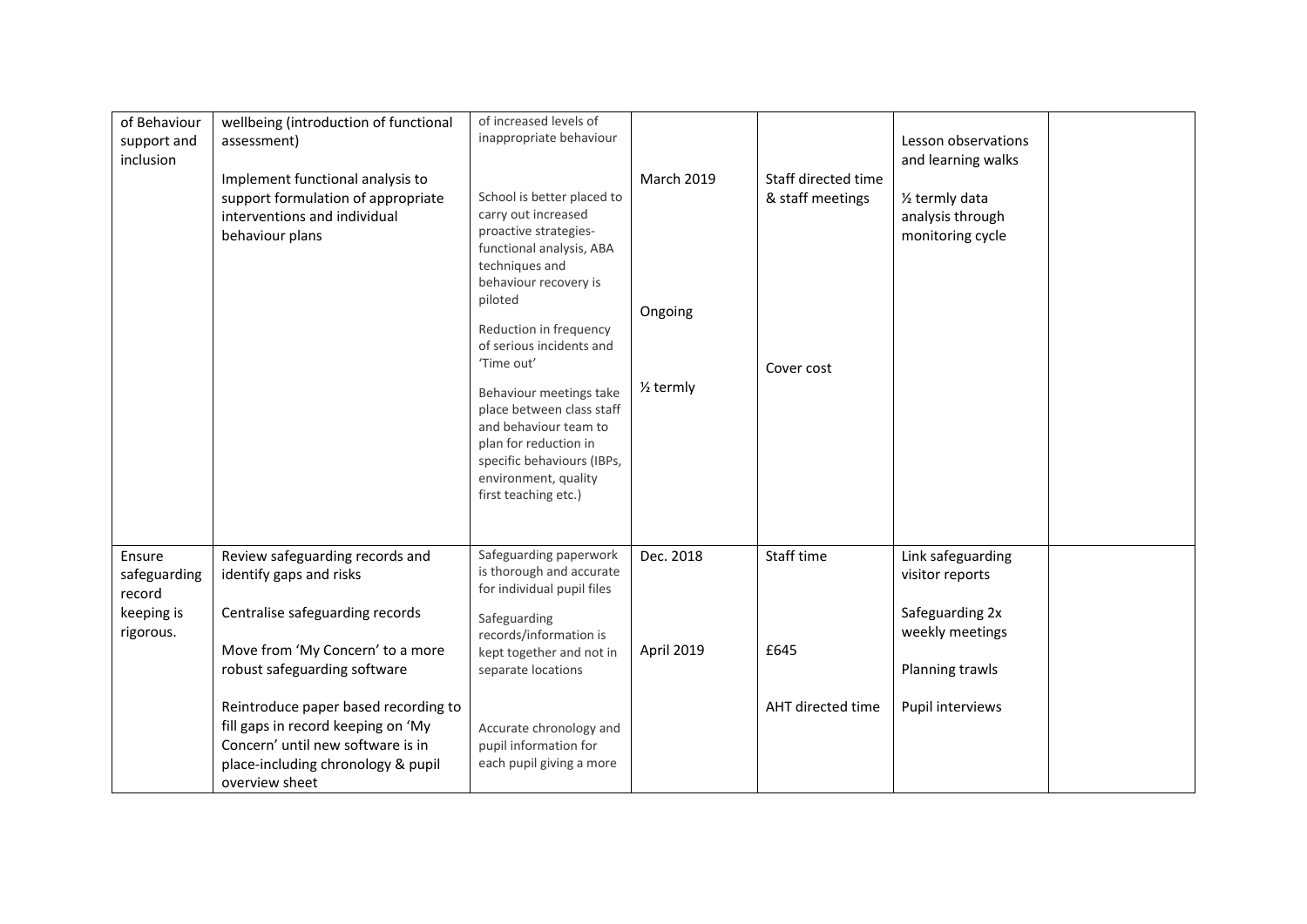|                                                                   |                                                                                                                                                            | detailed overview of<br>Safeguarding                                                                                                                                               |                                          |                                                                     |                                                           |  |
|-------------------------------------------------------------------|------------------------------------------------------------------------------------------------------------------------------------------------------------|------------------------------------------------------------------------------------------------------------------------------------------------------------------------------------|------------------------------------------|---------------------------------------------------------------------|-----------------------------------------------------------|--|
| Improve<br>strategic<br>view and<br>leadership of<br>safeguarding | Introduce 2x weekly safeguarding<br>meetings to include Ex. HT to ensure<br>whole school overview and position<br>of safeguarding by all DSLs              | All DSLs are kept up to<br>date with whole school<br>safeguarding and case<br>review and action<br>planning is robust.                                                             | Jan 2019                                 | SLT directed time                                                   | Link safeguarding<br>visitor reports<br>Section 175 audit |  |
|                                                                   |                                                                                                                                                            | Planned safeguarding<br>training is delivered to all<br>staff at regular intervals<br>throughout the school<br>year                                                                | Ongoing                                  | Staff meeting time<br>Training costs for<br>DSLs may be<br>incurred |                                                           |  |
|                                                                   | Complete Section 145 audit & action<br>plan                                                                                                                | Ex. HT (DSL) is kept up to<br>date with whole school<br>safeguarding<br>Audit is completed                                                                                         | Ongoing in line<br>with BCC<br>deadlines |                                                                     |                                                           |  |
| Provide<br>appropriate<br>safeguarding<br>education<br>for pupils | Faculty leads plan bespoke<br>lessons/activities/themes weeks on<br>trends identified from termly<br>safeguarding data (e-safety, safety at<br>night etc.) | Planning shows lessons<br>are delivered based<br>around whole<br>school/class<br>safeguarding trends<br>Children know how to<br>keep themselves safe in<br>a variety of situations | Monitoring<br>timetable<br>activities    | PPA<br>Staff briefing<br>feedback                                   |                                                           |  |
|                                                                   | Introduce aided language display to<br>support the disclosure of<br>information/worries by pupils                                                          | Children have increased<br>access to communicating<br>concerns                                                                                                                     | Feb 2019                                 | Resources already<br>available in school<br>budget                  |                                                           |  |
|                                                                   | Schedule and deliver 'safety days'<br>with pupils, focusing on issues<br>surrounding safety.                                                               | Safety days to be<br>planned and<br>resourced. Pupils<br>develop greater<br>awareness of                                                                                           | Ongoing                                  | <b>External agencies</b><br>(costs if<br>applicable)                |                                                           |  |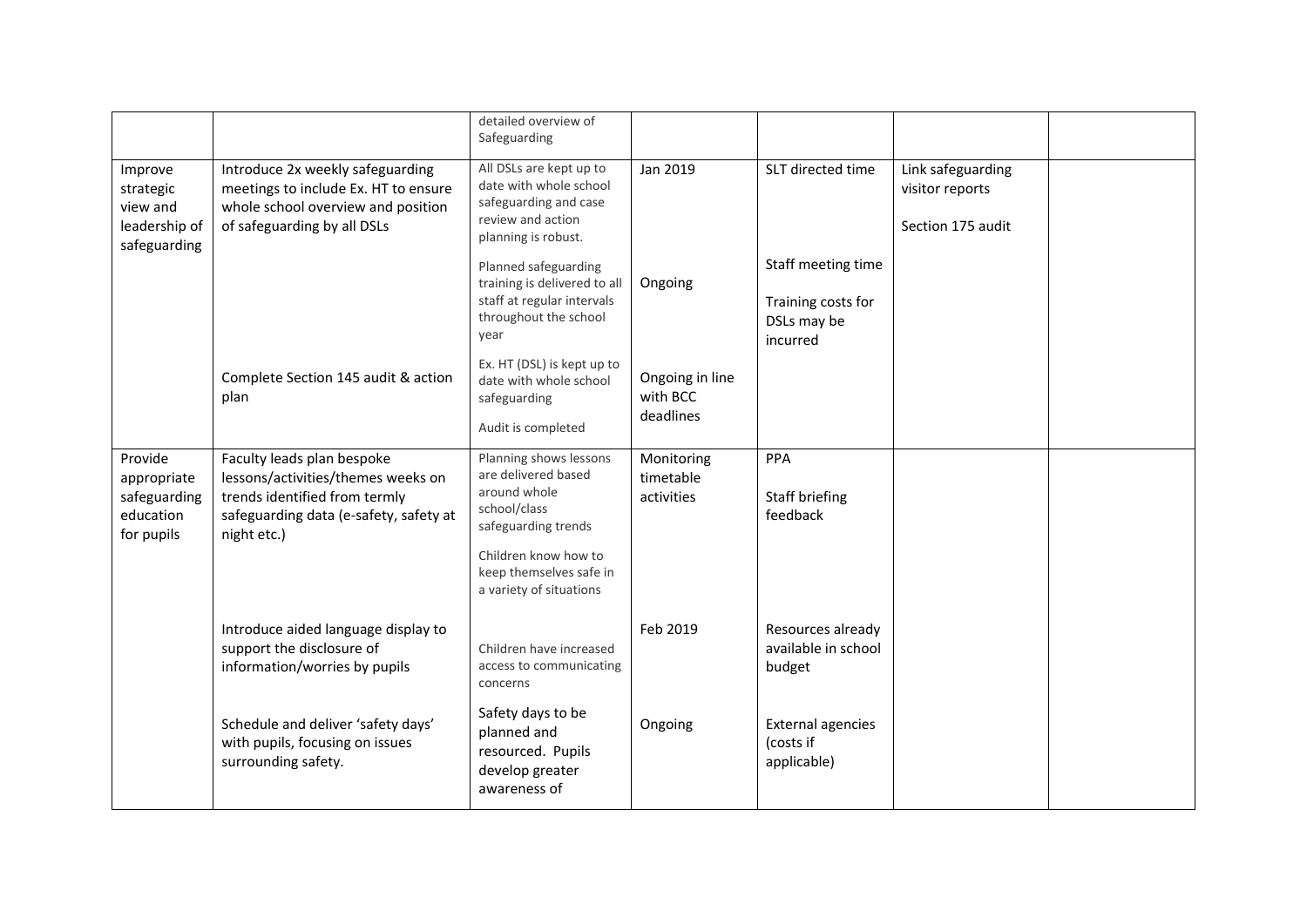|                                                             |                                                                                                                                                                                                                                                                      | safeguarding issues<br>which directly impact<br>on their day-to-day<br>lives       |            |                                                                         |                                                               |  |
|-------------------------------------------------------------|----------------------------------------------------------------------------------------------------------------------------------------------------------------------------------------------------------------------------------------------------------------------|------------------------------------------------------------------------------------|------------|-------------------------------------------------------------------------|---------------------------------------------------------------|--|
| Tighten<br>attendance<br>monitoring<br>procedures<br>Reduce | JA to attend Fast track training<br>Attendance intervention procedures<br>to be put in place to provide<br>consistency in response                                                                                                                                   | Ex. HT is aware of BCC<br>procedures<br>School responds<br>consistently to absence | April 2019 | £100<br>AHT directed time                                               | Attendance reports<br>to FGB<br>Weekly attendance<br>meetings |  |
| persistent<br>absence                                       | In line with national policy- no<br>holidays authorised and fines issued<br>Termly whole school attendance<br>incentives are held e.g. 100 %<br>attendance for 1 month equals<br>reward trip<br>Weekly attendance bear/class reward<br>awarded to highest attendance | Decrease in PA and<br>increase in overall<br>attendance                            |            | £25 termly<br>rewards for<br>attendance to<br>families<br>Assembly time | 2x weekly<br>safeguarding<br>meetings                         |  |

## **As well as the actions generated from the Ofsted inspection, the following actions will continue to form part of the school development plan:**

| Action                                                                               | <b>Success Criteria</b>                                         | <b>Time Scale</b> | <b>Actioned By</b>        | Monitoring                                            | <b>RAG Rating</b> |
|--------------------------------------------------------------------------------------|-----------------------------------------------------------------|-------------------|---------------------------|-------------------------------------------------------|-------------------|
|                                                                                      | (Impact on Learning)                                            |                   |                           | Arrangements                                          |                   |
| Faculties to continue to work together to monitor<br>and evaluate 2 year action plan | 2 year action plan for<br>policies/resources and<br>assessment. | Ongoing           | MR                        | Faculty reports to<br>SLT and curriculum<br>committee |                   |
|                                                                                      |                                                                 | July 2019         | <b>HLTA</b> communication |                                                       |                   |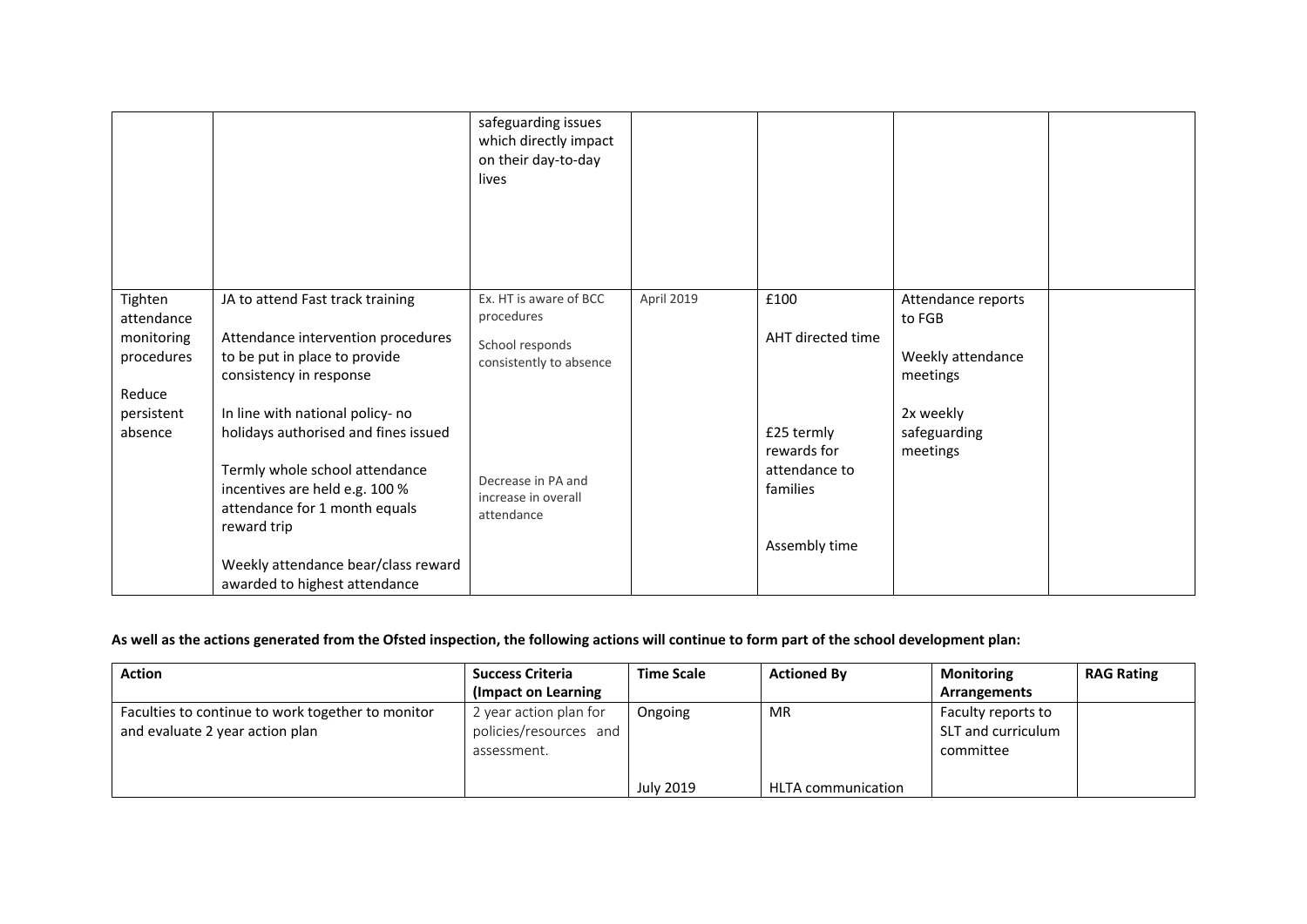| Collaborate on communication across the federation   | Joint observations by    |                  |                         | Lesson observations |  |
|------------------------------------------------------|--------------------------|------------------|-------------------------|---------------------|--|
| especially relating to the use of communication      | curriculum manager       |                  |                         | and learning walks  |  |
| books and low tech aids                              | and SLT                  |                  |                         |                     |  |
|                                                      |                          | <b>July 2019</b> |                         | Monitoring cycle    |  |
|                                                      | Develop and enhance      |                  |                         | activities          |  |
|                                                      | children's               |                  |                         |                     |  |
|                                                      | communication across     |                  |                         |                     |  |
|                                                      | the federation using     |                  |                         |                     |  |
|                                                      | shared expertise. Staff  |                  |                         |                     |  |
|                                                      | become familiar with     |                  |                         |                     |  |
|                                                      | the use of               |                  |                         |                     |  |
|                                                      | Communication books      |                  |                         |                     |  |
|                                                      |                          |                  | <b>SLT</b>              |                     |  |
| Audit staff skills in Makaton and thinking skills.   |                          | May 2019         |                         |                     |  |
| Formulate and implement a training plan              | Key aspects of           |                  |                         |                     |  |
|                                                      | outstanding practise     |                  |                         |                     |  |
|                                                      | remain key priorities    |                  |                         |                     |  |
|                                                      | for provision for pupils |                  | Faculty leads & HLTA    |                     |  |
| Further develop confidence in using the outdoor      |                          |                  | leader of Forest School |                     |  |
| learning environment                                 |                          | Ongoing          |                         |                     |  |
|                                                      | All teachers to provide  |                  |                         |                     |  |
|                                                      | outdoor learning         |                  |                         |                     |  |
|                                                      | opportunities for        |                  |                         |                     |  |
|                                                      | pupils                   |                  |                         |                     |  |
|                                                      |                          |                  |                         |                     |  |
|                                                      | All class based staff to |                  |                         |                     |  |
|                                                      | develop confidence in    |                  |                         |                     |  |
|                                                      | using the outdoor        |                  |                         |                     |  |
|                                                      | learning environment     |                  |                         |                     |  |
|                                                      | to further challenge     |                  | <b>DS</b>               |                     |  |
| Staff continue to develop and refine their knowledge | and involve children     |                  |                         |                     |  |
| through training sessions linked to pupils' specific |                          | Staff meeting    |                         |                     |  |
| needs, e.g. sensory integration                      | The CPD timetable and    | timetable        |                         |                     |  |
|                                                      | other training provide   |                  |                         |                     |  |
|                                                      | regular opportunities    |                  |                         |                     |  |
|                                                      | for staff to enhance     |                  |                         |                     |  |